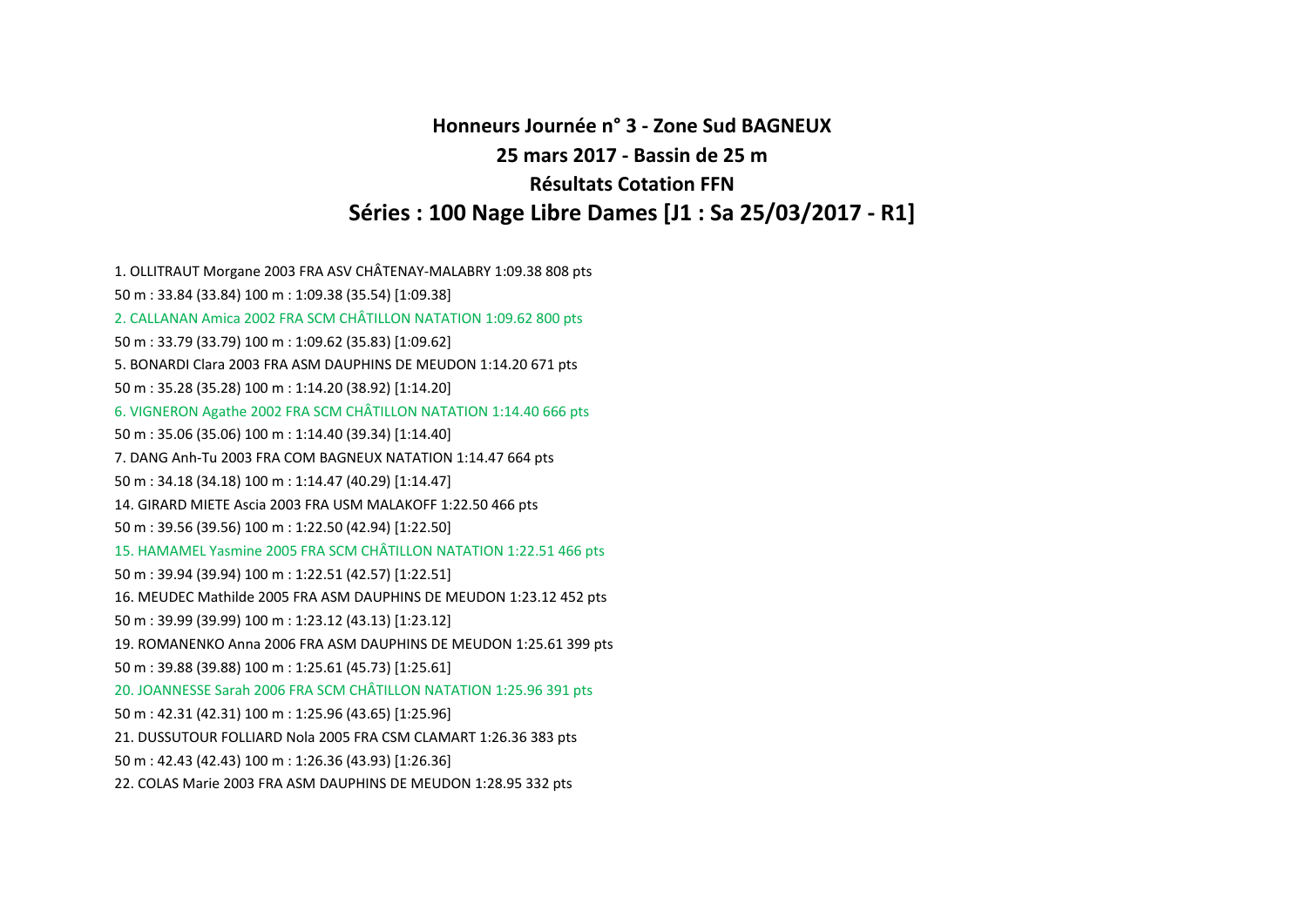50 m : 43.86 (43.86) 100 <sup>m</sup> : 1:28.95 (45.09) [1:28.95] 23. FRANCINEAU Romane 2005 FRA SCM CHÂTILLON NATATION 1:29.00 <sup>331</sup> pts 50 m : 42.30 (42.30) 100 <sup>m</sup> : 1:29.00 (46.70) [1:29.00] 24. BOISSEAU Hermine 2005 FRA ASM DAUPHINS DE MEUDON 1:29.37 324 pts 50 m : 43.13 (43.13) 100 <sup>m</sup> : 1:29.37 (46.24) [1:29.37] 29. LE GALL Emma 2002 FRA USM MALAKOFF 1:35.59 218 pts 50 m : 47.23 (47.23) 100 <sup>m</sup> : 1:35.59 (48.36) [1:35.59] 30. TURPIN Albane 2006 FRA SCM CHÂTILLON NATATION 1:36.50 <sup>204</sup> pts 50 m : 46.69 (46.69) 100 <sup>m</sup> : 1:36.50 (49.81) [1:36.50] Honneurs Journée <sup>n</sup>° 3 ‐ Zone Sud25 mars 2017 ‐ Bassin de 25 <sup>m</sup>31. DAVID Flavie 2002 FRA ASM DAUPHINS DE MEUDON 1:39.67 160 pts 50 m : 46.28 (46.28) 100 <sup>m</sup> : 1:39.67 (53.39) [1:39.67] 32. CHAUVIN Lola 2006 FRA ASM DAUPHINS DE MEUDON 1:40.04 155 pts 50 m : 47.34 (47.34) 100 <sup>m</sup> : 1:40.04 (52.70) [1:40.04] 33. LOUNIS Lisa 2006 FRA SCM CHÂTILLON NATATION 1:44.99 <sup>98</sup> pts 50 m : 50.16 (50.16) 100 <sup>m</sup> : 1:44.99 (54.83) [1:44.99] 34. LABBE Eden 2005 FRA USM MALAKOFF 1:49.13 60 pts 50 m : 50.28 (50.28) 100 <sup>m</sup> : 1:49.13 (58.85) [1:49.13] 35. DE CRECY Marie 2005 FRA USM MALAKOFF 1:51.65 41 pts 50 m : 51.34 (51.34) 100 <sup>m</sup> : 1:51.65 (1:00.31) [1:51.65] ‐‐‐ CHOMIENNE Chloe 2006 FRA ASM DAUPHINS DE MEUDON DSQ ‐‐‐ GUIRAGOSSIAN Fanni 2004 FRA CSM CLAMART DSQ

### **Séries : 50 Dos Dames [J1 : Sa 25/03/2017 ‐ R1]**

1. VIGNERON Agathe <sup>2002</sup> FRA SCM CHÂTILLON NATATION 36.34 <sup>856</sup> pts

2. DANG Anh‐Tu 2003 FRA COM BAGNEUX NATATION 36.75 836 pts

3. OLLITRAUT Morgane <sup>2003</sup> FRA ASV CHÂTENAY‐MALABRY 36.78 <sup>835</sup> pts

4. CALLANAN Amica 2002 FRA SCM CHÂTILLON NATATION 36.81 <sup>834</sup> pts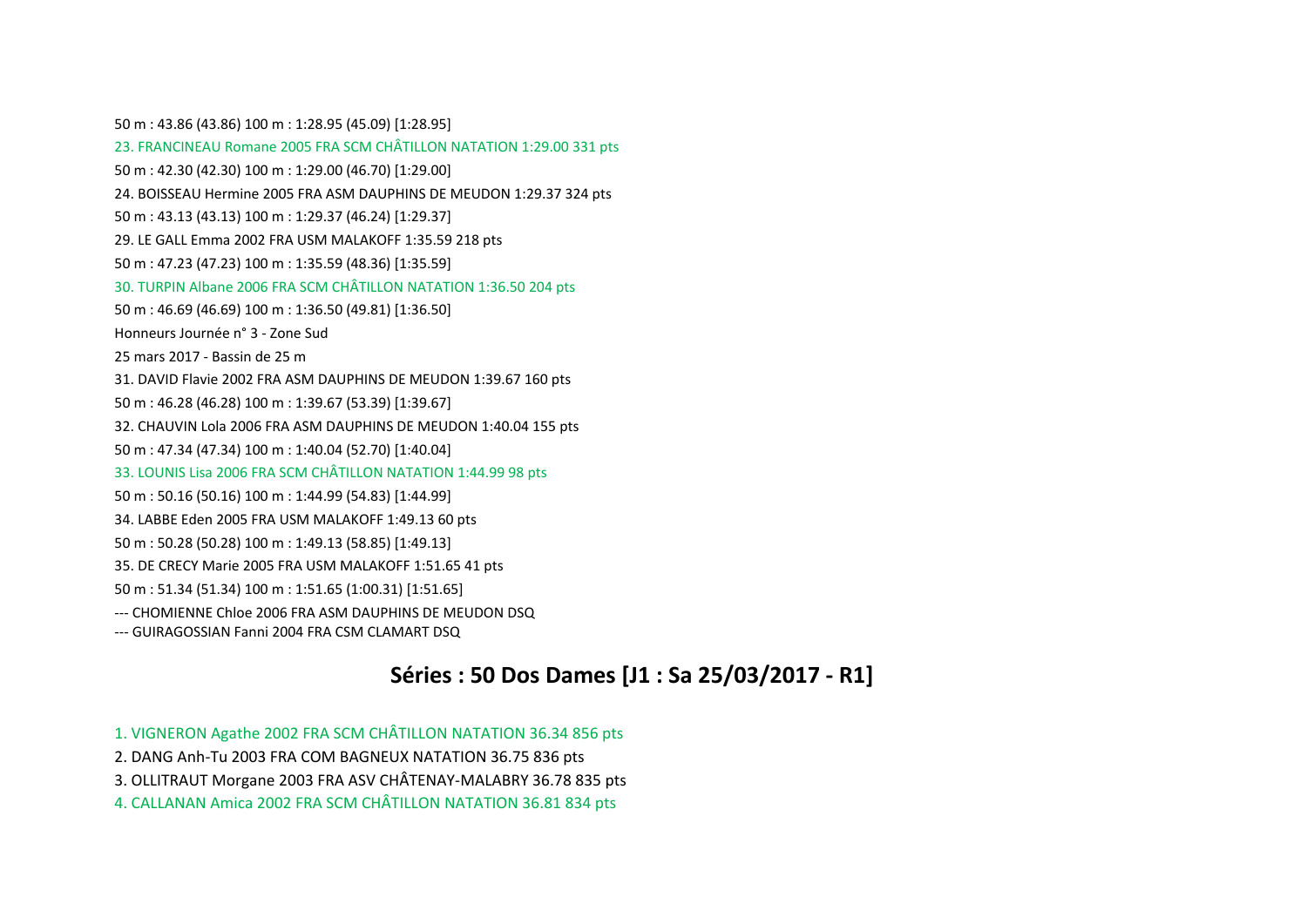5. BONARDI Clara 2003 FRA ASM DAUPHINS DE MEUDON 40.26 678 pts 6. ARTIGAUT Marion 1997 FRA ASM DAUPHINS DE MEUDON 40.91 651 pts 7. HAMAMEL Yasmine 2005 FRA SCM CHÂTILLON NATATION 42.70 <sup>578</sup> pts 8. VIARD Lou 2004 FRA CSM CLAMART 43.92 531 pts 9. BENCHAO Ines 2003 FRA USM MALAKOFF 45.63 468 pts 10. FRANCINEAU Romane 2005 FRA SCM CHÂTILLON NATATION 46.08 <sup>452</sup> pts 11. JOANNESSE Sarah 2006 FRA SCM CHÂTILLON NATATION 46.31 <sup>444</sup> pts 12. HERVET Maëlle 2003 FRA ASM DAUPHINS DE MEUDON 46.43 440 pts 13. SONNENBERG Lise 2006 FRA ASM DAUPHINS DE MEUDON 46.84 426 pts 14. TURPIN Albane 2006 FRA SCM CHÂTILLON NATATION 47.98 <sup>388</sup> pts 15. BEAUGRAND Lucie 2006 FRA CSM CLAMART 49.36 345 pts 18. JAMES‐GLORIA Anna 2005 FRA CSM CLAMART 52.59 254 pts 19. LOUNIS Lisa 2006 FRA SCM CHÂTILLON NATATION 53.75 <sup>224</sup> pts ‐‐‐ DE CRECY Marie 2005 FRA USM MALAKOFF DSQ Vi ‐‐‐ LABBE Eden 2005 FRA USM MALAKOFF DSQ Vi

‐‐‐ CYROT Eugenie 2000 FRA ASM DAUPHINS DE MEUDON DNS dec

**Séries : 50 Brasse Dames [J1 : Sa 25/03/2017 ‐ R1]**

1. CALLANAN Amica 2002 FRA SCM CHÂTILLON NATATION 39.12 <sup>892</sup> pts 2. ARTIGAUT Marion 1997 FRA ASM DAUPHINS DE MEUDON 39.53 873 pts 3. VIGNERON Agathe <sup>2002</sup> FRA SCM CHÂTILLON NATATION 41.64 <sup>777</sup> pts 4. DORR Louise 2001 FRA ASM DAUPHINS DE MEUDON 43.53 696 pts 13. DUSSUTOUR FOLLIARD Nola 2005 FRA CSM CLAMART 49.58 466 pts 14. FRANCINEAU Romane 2005 FRA SCM CHÂTILLON NATATION 49.75 <sup>460</sup> pts 15. PARVARESH Jinus 2004 FRA ASM DAUPHINS DE MEUDON 49.81 458 pts 17. COLAS Marie 2003 FRA ASM DAUPHINS DE MEUDON 50.56 433 pts 18. JOANNESSE Sarah 2006 FRA SCM CHÂTILLON NATATION 50.67 <sup>429</sup> pts 19. HAMAMEL Yasmine 2005 FRA SCM CHÂTILLON NATATION 51.11 <sup>415</sup> pts 20. LE GALL Emma 2002 FRA USM MALAKOFF 51.51 402 pts 21. LOUNIS Lisa 2006 FRA SCM CHÂTILLON NATATION 55.21 <sup>293</sup> pts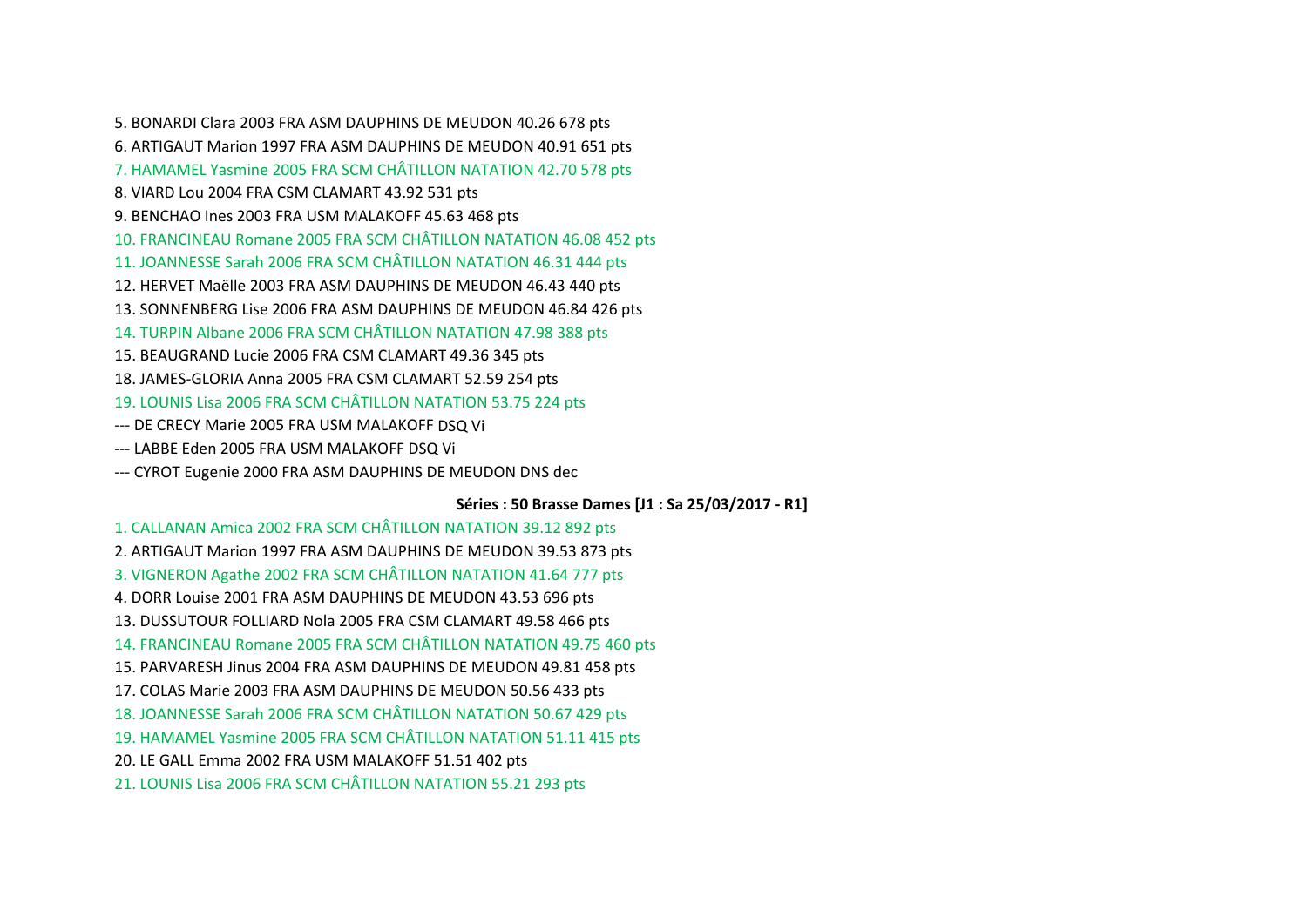22. CHAUVIN Lola 2006 FRA ASM DAUPHINS DE MEUDON 55.46 286 pts 23. TURPIN Albane 2006 FRA SCM CHÂTILLON NATATION 55.72 <sup>279</sup> pts 24. CHOMIENNE Chloe 2006 FRA ASM DAUPHINS DE MEUDON 55.89 275 pts 27. VOISENET Lola 2006 FRA USM MALAKOFF 1:07.15 58 pts ‐‐‐ PARVARESH Jasmine 2004 FRA ASM DAUPHINS DE MEUDON DSQ Vi ‐‐‐ LEROY Lea 2003 FRA CSM CLAMART DNS dec

### **Séries : 100 Papillon Dames [J1 : Sa 25/03/2017 ‐ R1]**

1. CALLANAN Amica 2002 FRA SCM CHÂTILLON NATATION 1:19.57 <sup>767</sup> pts 50 m : 39.37 (39.37) 100 <sup>m</sup> : 1:19.57 (40.20) [1:19.57] 2. ARTIGAUT Marion 1997 FRA ASM DAUPHINS DE MEUDON 1:20.00 757 pts 50 m : 37.10 (37.10) 100 <sup>m</sup> : 1:20.00 (42.90) [1:20.00] 6. VIARD Lou 2004 FRA CSM CLAMART 1:45.56 284 pts 50 m : 49.06 (49.06) 100 <sup>m</sup> : 1:45.56 (56.50) [1:45.56] 7. FRANCINEAU Romane 2005 FRA SCM CHÂTILLON NATATION 1:47.42 <sup>259</sup> pts 50 m : 50.43 (50.43) 100 <sup>m</sup> : 1:47.42 (56.99) [1:47.42] 8. HAMAMEL Yasmine 2005 FRA SCM CHÂTILLON NATATION 1:48.78 <sup>241</sup> pts 50 m : 49.39 (49.39) 100 <sup>m</sup> : 1:48.78 (59.39) [1:48.78] 9. TURPIN Albane 2006 FRA SCM CHÂTILLON NATATION 2:07.75 <sup>58</sup> pts 50 m : 55.59 (55.59) 100 <sup>m</sup> : 2:07.75 (1:12.16) [2:07.75] 10. LOUNIS Lisa 2006 FRA SCM CHÂTILLON NATATION 2:17.60 <sup>12</sup> pts 50 m : 1:01.41 (1:01.41) 100 <sup>m</sup> : 2:17.60 (1:16.19) [2:17.60] ‐‐‐ JOANNESSE Sarah 2006 FRA SCM CHÂTILLON NATATION DSQ Vi

# **Séries : 100 4 Nages Dames [J1 : Sa 25/03/2017 ‐ R1]**

1. ARTIGAUT Marion 1997 FRA ASM DAUPHINS DE MEUDON 1:18.51 849 pts 50 m : ‐‐‐ 100 <sup>m</sup> : 1:18.51 (1:18.51) [1:18.51]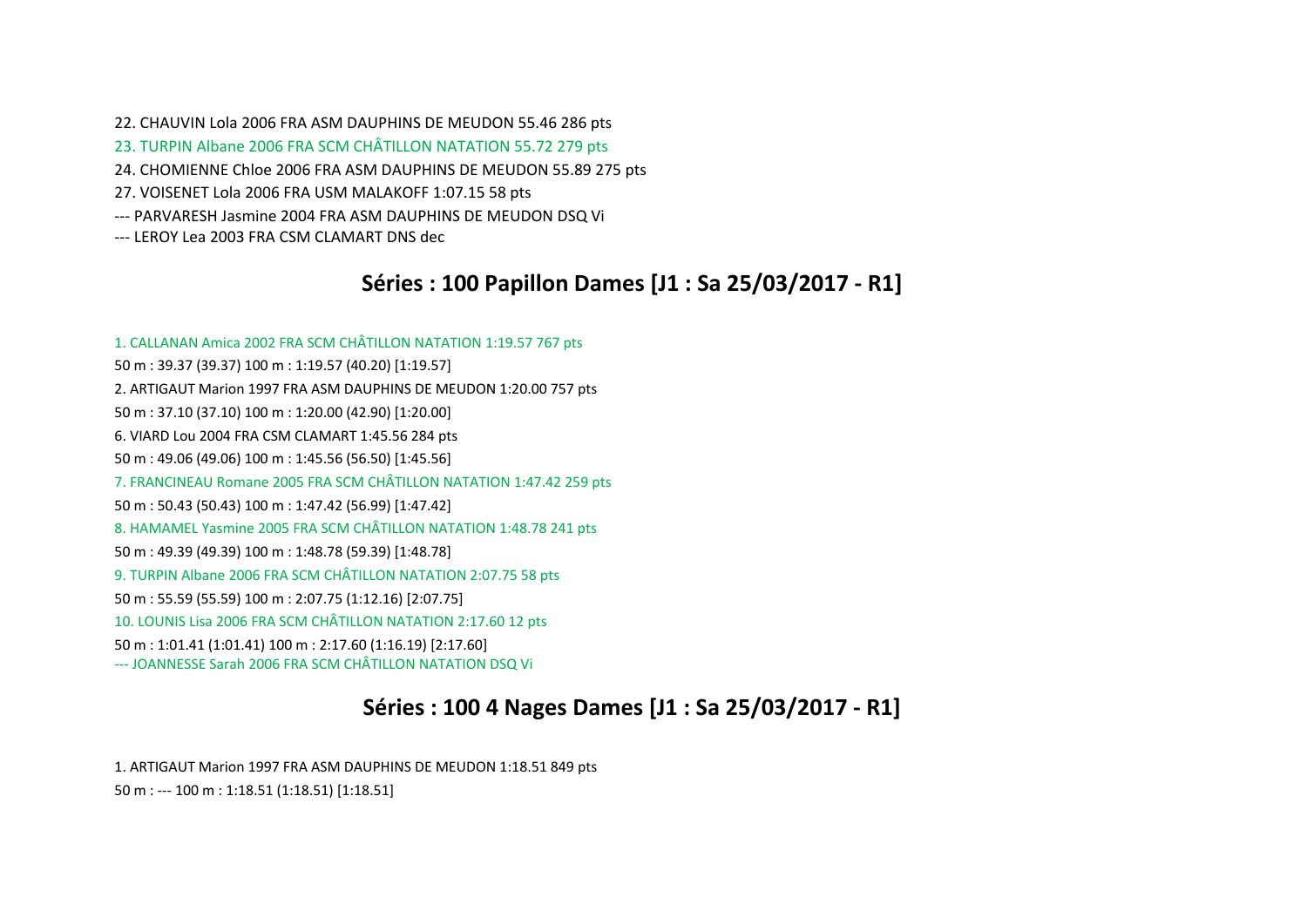2. VIGNERON Agathe <sup>2002</sup> FRA SCM CHÂTILLON NATATION 1:18.63 <sup>846</sup> pts 50 m : ‐‐‐ 100 <sup>m</sup> : 1:18.63 (1:18.63) [1:18.63] 3. OLLITRAUT Morgane <sup>2003</sup> FRA ASV CHÂTENAY‐MALABRY 1:21.55 <sup>777</sup> pts 50 m : ‐‐‐ 100 <sup>m</sup> : 1:21.55 (1:21.55) [1:21.55] 5. GOUESSE Cassiopee 2003 FRA ASM DAUPHINS DE MEUDON 1:27.86 636 pts 50 m : ‐‐‐ 100 <sup>m</sup> : 1:27.86 (1:27.86) [1:27.86] 6. HAMAMEL Yasmine 2005 FRA SCM CHÂTILLON NATATION 1:29.96 <sup>592</sup> pts 50 m : ‐‐‐ 100 <sup>m</sup> : 1:29.96 (1:29.96) [1:29.96] 7. FAURET Alice 2001 FRA ASV CHÂTENAY‐MALABRY 1:30.21 <sup>587</sup> pts 50 m : ‐‐‐ 100 <sup>m</sup> : 1:30.21 (1:30.21) [1:30.21] 12. HERVET Maëlle 2003 FRA ASM DAUPHINS DE MEUDON 1:34.53 503 pts 50 m : ‐‐‐ 100 <sup>m</sup> : 1:34.53 (1:34.53) [1:34.53] 13. FRANCINEAU Romane 2005 FRA SCM CHÂTILLON NATATION 1:34.92 <sup>496</sup> pts 50 m : ‐‐‐ 100 <sup>m</sup> : 1:34.92 (1:34.92) [1:34.92] 14. BOUR Ninon 2002 FRA ASM DAUPHINS DE MEUDON 1:34.95 495 pts 50 m : ‐‐‐ 100 <sup>m</sup> : 1:34.95 (1:34.95) [1:34.95] 19. COLAS Marie 2003 FRA ASM DAUPHINS DE MEUDON 1:39.75 409 pts 50 m : ‐‐‐ 100 <sup>m</sup> : 1:39.75 (1:39.75) [1:39.75] 20. JOANNESSE Sarah 2006 FRA SCM CHÂTILLON NATATION 1:40.08 <sup>404</sup> pts 50 m : ‐‐‐ 100 <sup>m</sup> : 1:40.08 (1:40.08) [1:40.08] 21. DUSSUTOUR FOLLIARD Nola 2005 FRA CSM CLAMART 1:40.84 391 pts 50 m : ‐‐‐ 100 <sup>m</sup> : 1:40.84 (1:40.84) [1:40.84] 26. JAMES‐GLORIA Anna 2005 FRA CSM CLAMART 1:48.28 278 pts 50 m : ‐‐‐ 100 <sup>m</sup> : 1:48.28 (1:48.28) [1:48.28] 27. LOUNIS Lisa 2006 FRA SCM CHÂTILLON NATATION 1:50.37 <sup>249</sup> pts 50 m : ‐‐‐ 100 <sup>m</sup> : 1:50.37 (1:50.37) [1:50.37] 28. GRIMONPONT Laure 2000 FRA ASM DAUPHINS DE MEUDON 1:51.50 234 pts 50 m : ‐‐‐ 100 <sup>m</sup> : 1:51.50 (1:51.50) [1:51.50] 30. GUIRAGOSSIAN Fanni 2004 FRA CSM CLAMART 1:56.09 179 pts 50 m : ‐‐‐ 100 <sup>m</sup> : 1:56.09 (1:56.09) [1:56.09]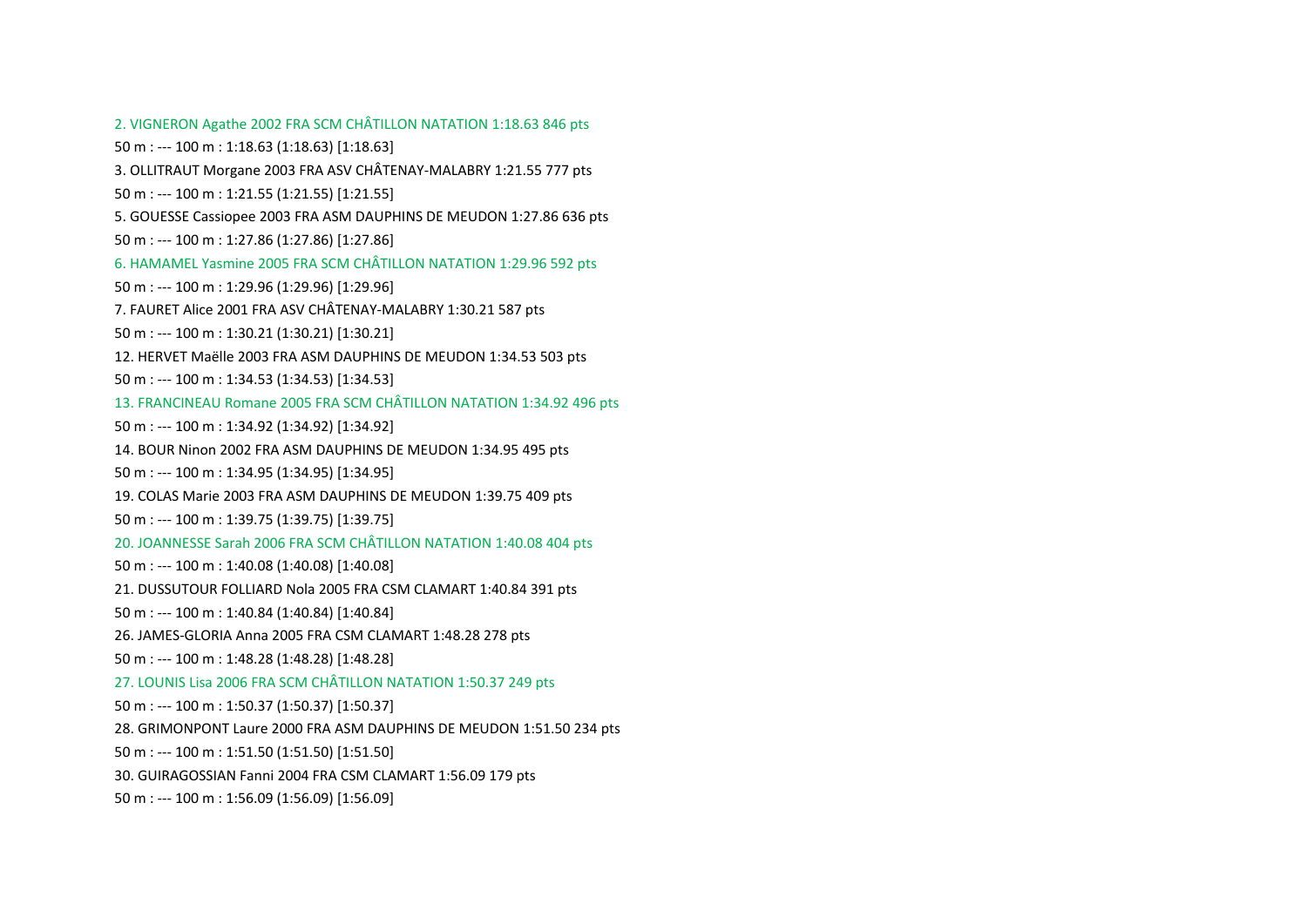‐‐‐ ELOSUA AGUIRRE Wivine 2001 FRA USM MALAKOFF DNS dec

‐‐‐ JANNET Mylene 2004 FRA USM MALAKOFF DNS dec

‐‐‐ LEROY Lea 2003 FRA CSM CLAMART DNS dec

### **Séries : 100 Nage Libre Messieurs [J1 : Sa 25/03/2017 ‐ R1]**

1. DESSERRE Maxime 1999 FRA COM BAGNEUX NATATION 1:01.46 886 pts 50 m : 29.57 (29.57) 100 <sup>m</sup> : 1:01.46 (31.89) [1:01.46] 5. FAUGERE Pierre 2000 FRA ASV CHÂTENAY‐MALABRY 1:03.65 <sup>822</sup> pts 50 m : 30.31 (30.31) 100 <sup>m</sup> : 1:03.65 (33.34) [1:03.65] 6. ROCHER Quentin <sup>2003</sup> FRA SCM CHÂTILLON NATATION 1:05.03 <sup>783</sup> pts 50 m : 31.17 (31.17) 100 <sup>m</sup> : 1:05.03 (33.86) [1:05.03] 7. BOZKURT Pierre‐Isa 1999 FRA COM BAGNEUX NATATION 1:06.59 740 pts 50 m : 30.15 (30.15) 100 <sup>m</sup> : 1:06.59 (36.44) [1:06.59] 10. CROSETTO Luca <sup>2002</sup> FRA ASV CHÂTENAY‐MALABRY 1:09.91 <sup>652</sup> pts 50 m : 33.65 (33.65) 100 <sup>m</sup> : 1:09.91 (36.26) [1:09.91] 11. LOUNIS Kamel 2002 FRA SCM CHÂTILLON NATATION 1:10.59 <sup>635</sup> pts 50 m : 33.31 (33.31) 100 <sup>m</sup> : 1:10.59 (37.28) [1:10.59] 12. BERTIN Auguste 2001 FRA ASM DAUPHINS DE MEUDON 1:11.09 622 pts 50 m : 33.40 (33.40) 100 <sup>m</sup> : 1:11.09 (37.69) [1:11.09] 13. BRIGANT Nantin 2001 FRA CSM CLAMART 1:11.52 612 pts 50 m : 34.16 (34.16) 100 <sup>m</sup> : 1:11.52 (37.36) [1:11.52] 14. ROCHER Enzo 2005 FRA SCM CHÂTILLON NATATION 1:12.25 <sup>594</sup> pts 50 m : 34.91 (34.91) 100 <sup>m</sup> : 1:12.25 (37.34) [1:12.25] 15. BOUGHAMNI Mohamed 2002 FRA COM BAGNEUX NATATION 1:12.58 586 pts 50 m : 33.96 (33.96) 100 <sup>m</sup> : 1:12.58 (38.62) [1:12.58] 18. RUNFOLA Luca 2001 FRA ASM DAUPHINS DE MEUDON 1:18.78 445 pts 50 m : 34.90 (34.90) 100 <sup>m</sup> : 1:18.78 (43.88) [1:18.78] 19. HEUILLET Ewan 2005 FRA SCM CHÂTILLON NATATION 1:22.77 <sup>365</sup> pts 50 m : 38.56 (38.56) 100 <sup>m</sup> : 1:22.77 (44.21) [1:22.77]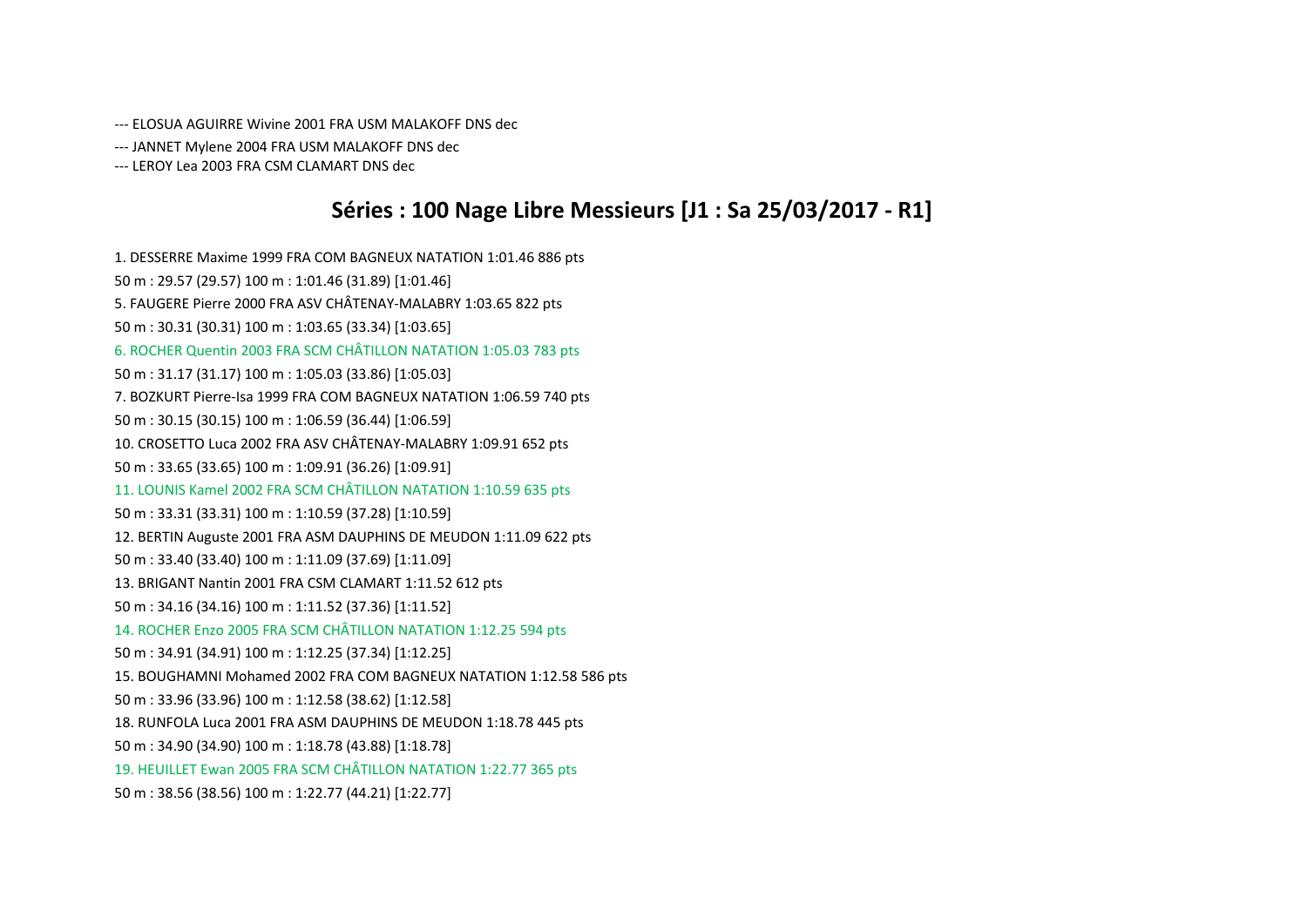20. RAPHANNAUD Olivier 2002 FRA ASM DAUPHINS DE MEUDON 1:24.73 329 pts 50 m : 39.93 (39.93) 100 <sup>m</sup> : 1:24.73 (44.80) [1:24.73] 22. JASINSKI Antoine 2004 FRA ASM DAUPHINS DE MEUDON 1:26.20 303 pts 50 m : 40.82 (40.82) 100 <sup>m</sup> : 1:26.20 (45.38) [1:26.20] 23. LHUILLIER Hugo <sup>2005</sup> FRA SCM CHÂTILLON NATATION 1:27.66 <sup>278</sup> pts 50 m : 41.84 (41.84) 100 <sup>m</sup> : 1:27.66 (45.82) [1:27.66] 24. GLOAGUEN Thomas 2003 FRA CSM CLAMART 1:28.56 263 pts 50 m : 42.72 (42.72) 100 <sup>m</sup> : 1:28.56 (45.84) [1:28.56] 27. ELOSUA‐AGUIRRE Floris 2005 FRA USM MALAKOFF 1:36.84 146 pts 50 m : 45.56 (45.56) 100 <sup>m</sup> : 1:36.84 (51.28) [1:36.84] 28. BARRACO Manui 2005 FRA SCM CHÂTILLON NATATION 1:37.75 <sup>135</sup> pts 50 m : 47.53 (47.53) 100 <sup>m</sup> : 1:37.75 (50.22) [1:37.75] 29. JOB Frédéric 2005 FRA ASM DAUPHINS DE MEUDON 1:40.86 101 pts 50 m : 46.59 (46.59) 100 <sup>m</sup> : 1:40.86 (54.27) [1:40.86] 30. PEROT Amaury 2005 FRA USM MALAKOFF 1:41.32 97 pts 50 m : 47.32 (47.32) 100 <sup>m</sup> : 1:41.32 (54.00) [1:41.32] ‐‐‐ BAUDRY Alexandre 2003 FRA USM MALAKOFF DSQ Da ‐‐‐ BOULAINE Thomas 2003 FRA COM BAGNEUX NATATION DNS exc ‐‐‐ DERGHAL Rayan 2002 FRA USM MALAKOFF DNS dec ‐‐‐ FLEURY Romain 1991 FRA COM BAGNEUX NATATION DNS exc ‐‐‐ KAHALFAOUI Ilyes 2004 FRA USM MALAKOFF DNS dec

# **Séries : 50 Dos Messieurs [J1 : Sa 25/03/2017 ‐ R1]**

- 1. FLEURY Benjamin 1994 FRA S.M MONTROUGE 32.17 879 pts
- 2. DESSERRE Maxime 1999 FRA COM BAGNEUX NATATION 32.35 870 pts
- 3. ROCHER Quentin <sup>2003</sup> FRA SCM CHÂTILLON NATATION 32.65 <sup>854</sup> pts
- 4. FAUGERE Pierre 2000 FRA ASV CHÂTENAY‐MALABRY 33.54 <sup>809</sup> pts
- 6. BOULAINE Thomas 2003 FRA COM BAGNEUX NATATION 36.50 669 pts
- 7. LOUNIS Kamel 2002 FRA SCM CHÂTILLON NATATION 36.69 <sup>660</sup> pts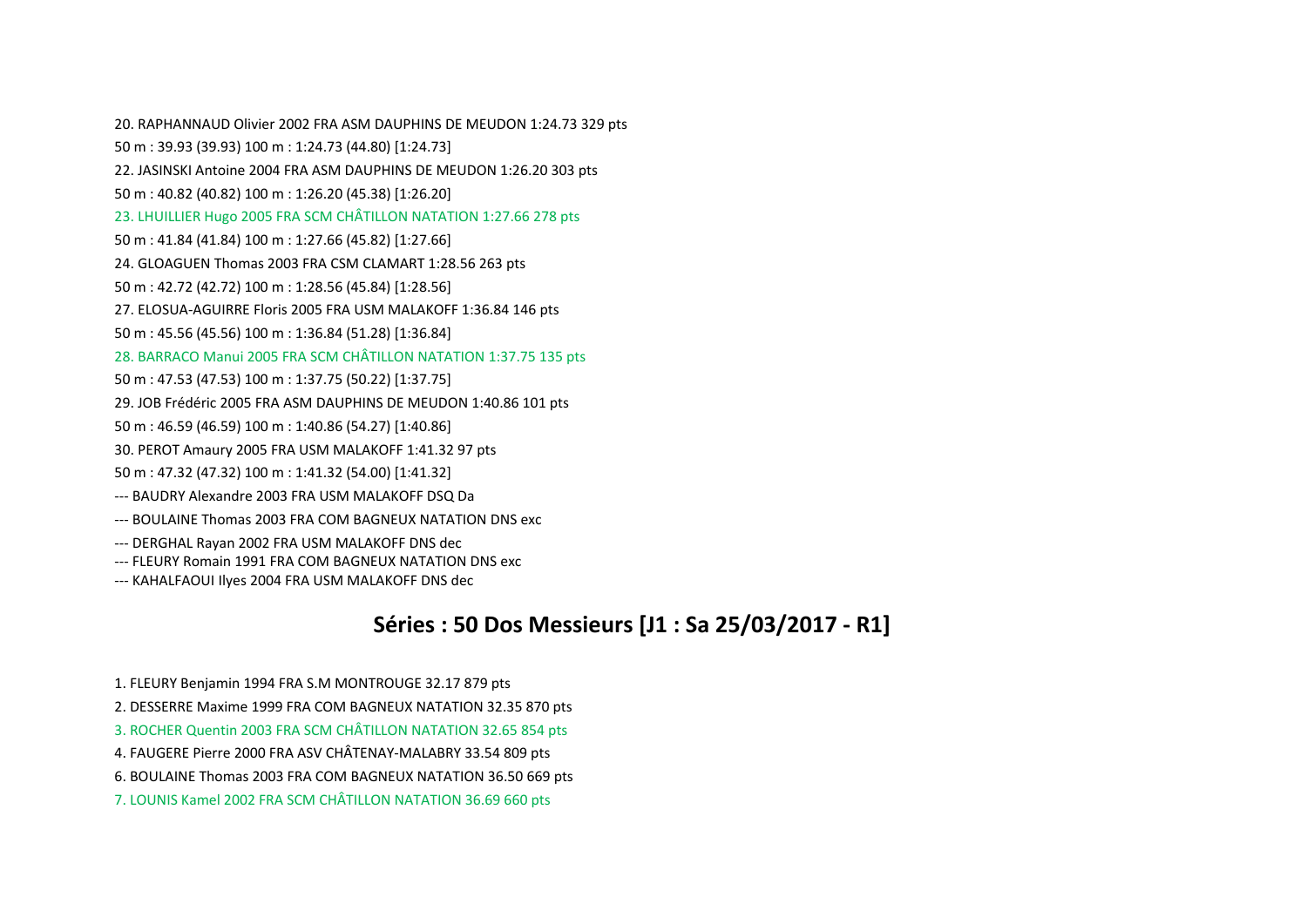8. BRIGANT Nantin 2001 FRA CSM CLAMART 36.82 654 pts 9. ESSAYEM Nabil 2002 FRA USM MALAKOFF 37.41 628 pts 10. ROCHER Enzo 2005 FRA SCM CHÂTILLON NATATION 37.49 <sup>624</sup> pts 11. BOUGHAMNI Mohamed 2002 FRA COM BAGNEUX NATATION 39.65 533 pts 12. HEUILLET Ewan 2005 FRA SCM CHÂTILLON NATATION 40.32 <sup>507</sup> pts 13. RAPHANNAUD Olivier 2002 FRA ASM DAUPHINS DE MEUDON 42.18 436 pts 17. GLOAGUEN Thomas 2003 FRA CSM CLAMART 44.49 356 pts 18. LHUILLIER Hugo <sup>2005</sup> FRA SCM CHÂTILLON NATATION 44.84 <sup>344</sup> pts 19. DUPLESSY Adrien 2005 FRA ASM DAUPHINS DE MEUDON 45.17 333 pts 20. BARRACO Manui 2005 FRA SCM CHÂTILLON NATATION 47.15 <sup>273</sup> pts 21. ELOSUA‐AGUIRRE Floris 2005 FRA USM MALAKOFF 50.09 195 pts 25. RUSTIN Arthur 2005 FRA CSM CLAMART 55.17 90 pts ‐‐‐ PAPAVOINE Vincent 2005 FRA CSM CLAMART DSQ Vi ‐‐‐ DERGHAL Rayan 2002 FRA USM MALAKOFF DNS dec ‐‐‐ FLEURY Romain 1991 FRA COM BAGNEUX NATATION DNS exc

### **Séries : 50 Brasse Messieurs [J1 : Sa 25/03/2017 ‐ R1]**

- 1. POUPON Valentin <sup>1999</sup> FRA ASV CHÂTENAY‐MALABRY 35.57 <sup>868</sup> pts
- 4. ZULIAN Maxime <sup>2003</sup> FRA ASV CHÂTENAY‐MALABRY 42.03 <sup>594</sup> pts
- 5. LOUNIS Kamel 2002 FRA SCM CHÂTILLON NATATION 42.67 <sup>570</sup> pts
- 6. BOUGHAMNI Mohamed 2002 FRA COM BAGNEUX NATATION 43.04 556 pts
- 7. ROCHER Enzo 2005 FRA SCM CHÂTILLON NATATION 44.41 <sup>507</sup> pts
- 8. BAUDRY Alexandre 2003 FRA USM MALAKOFF 45.82 458 pts
- 9. HEUILLET Ewan 2005 FRA SCM CHÂTILLON NATATION 46.07 <sup>449</sup> pts
- 10. JASINSKI Antoine 2004 FRA ASM DAUPHINS DE MEUDON 47.03 418 pts
- 13. RUSTIN Arthur 2005 FRA CSM CLAMART 55.06 200 pts
- 14. BARRACO Manui 2005 FRA SCM CHÂTILLON NATATION 57.09 <sup>157</sup> pts
- ‐‐‐ BRIGANT Nantin 2001 FRA CSM CLAMART DSQ Vi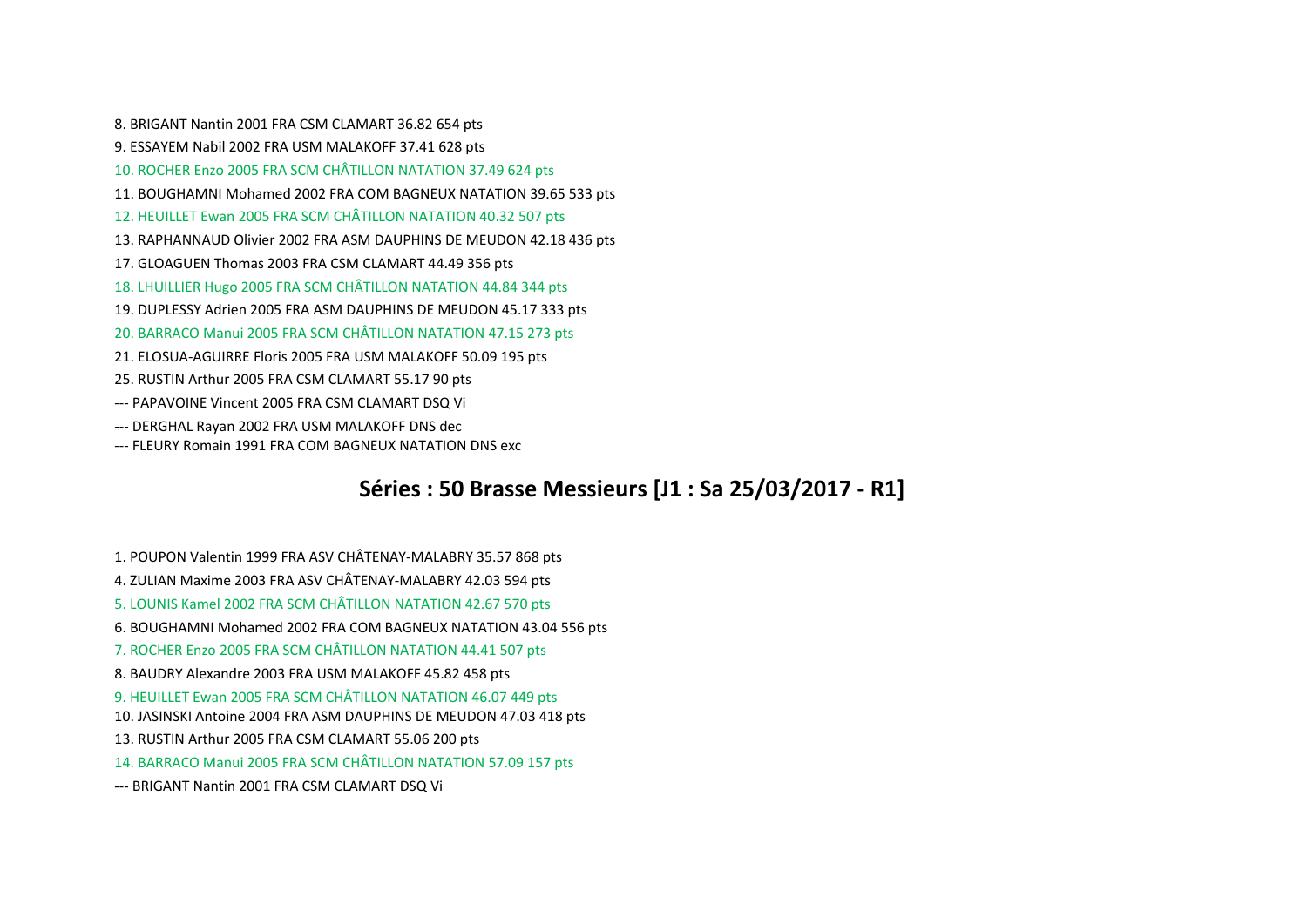- ‐‐‐ MAN Alexandru 2005 FRA USM MALAKOFF DSQ Ni
- ‐‐‐ PEROT Amaury 2005 FRA USM MALAKOFF DSQ Vi
- ‐‐‐ KAHALFAOUI Ilyes 2004 FRA USM MALAKOFF DNS dec
- ‐‐‐ LHUILLIER Hugo <sup>2005</sup> FRA SCM CHÂTILLON NATATION DNS exc

### **Série : 100 Papillon Messieurs [J1 : Sa 25/03/2017 ‐ R1]**

1. BOZKURT Pierre‐Isa 1999 FRA COM BAGNEUX NATATION 1:11.15 802 pts 50 m : 31.53 (31.53) 100 <sup>m</sup> : 1:11.15 (39.62) [1:11.15] 2. ROCHER Enzo 2005 FRA SCM CHÂTILLON NATATION 1:31.48 <sup>383</sup> pts 50 m : 43.04 (43.04) 100 <sup>m</sup> : 1:31.48 (48.44) [1:31.48] 3. HEUILLET Ewan 2005 FRA SCM CHÂTILLON NATATION 1:48.31 <sup>152</sup> pts 50 m : 48.19 (48.19) 100 <sup>m</sup> : 1:48.31 (1:00.12) [1:48.31] 4. LHUILLIER Hugo <sup>2005</sup> FRA SCM CHÂTILLON NATATION 1:55.86 <sup>83</sup> pts 50 m : 53.46 (53.46) 100 <sup>m</sup> : 1:55.86 (1:02.40) [1:55.86] 5. BARRACO Manui 2005 FRA SCM CHÂTILLON NATATION 1:56.92 <sup>75</sup> pts 50 m : 54.52 (54.52) 100 <sup>m</sup> : 1:56.92 (1:02.40) [1:56.92]

#### **Séries : 100 4 Nages Messieurs [J1 : Sa 25/03/2017 ‐ R1]**

1. POUPON Valentin <sup>1999</sup> FRA ASV CHÂTENAY‐MALABRY 1:09.74 <sup>868</sup> pts 50 m : ‐‐‐ 100 <sup>m</sup> : 1:09.74 (1:09.74) [1:09.74] 6. SAILLARD Remi 1999 FRA USM MALAKOFF 1:20.59 607 pts 50 m : ‐‐‐ 100 <sup>m</sup> : 1:20.59 (1:20.59) [1:20.59] 7. LOUNIS Kamel 2002 FRA SCM CHÂTILLON NATATION 1:20.71 <sup>604</sup> pts 50 m : ‐‐‐ 100 <sup>m</sup> : 1:20.71 (1:20.71) [1:20.71] 8. CROSETTO Luca <sup>2002</sup> FRA ASV CHÂTENAY‐MALABRY 1:22.36 <sup>569</sup> pts 50 m : ‐‐‐ 100 <sup>m</sup> : 1:22.36 (1:22.36) [1:22.36]